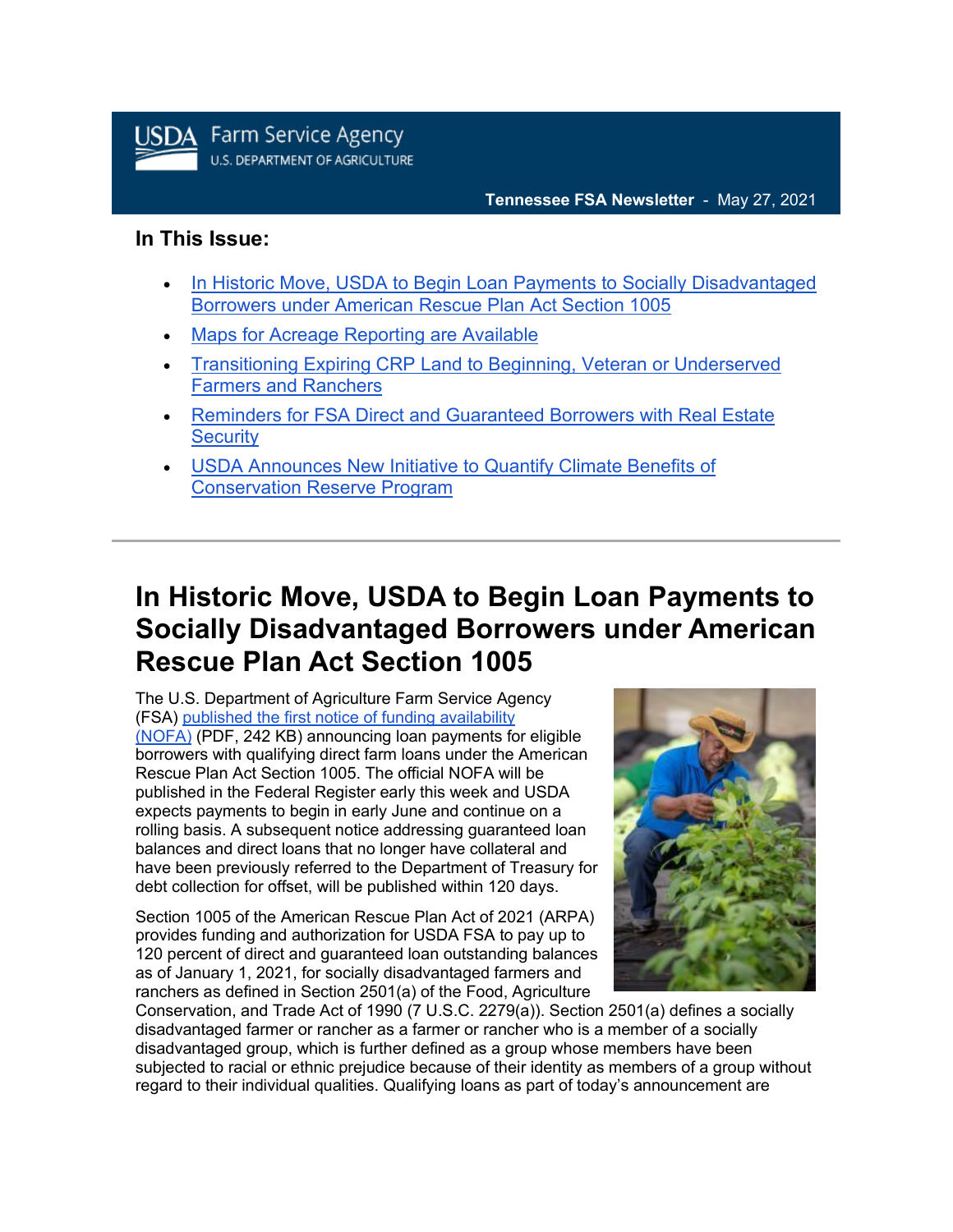certain direct loans under the Farm Loan Programs (FLP) and Farm Storage Facility Loan Program (FSFL).

For much of the history of the USDA, socially disadvantaged farmers and ranchers have faced discrimination—sometimes overt and sometimes through deeply embedded rules and policies—that have prevented them from achieving as much as their counterparts who do not face these documented acts of discrimination. Over the past 30 years, several major civil rights lawsuits have compensated farmers for specific acts of discrimination—including Pigford I and Pigford II, Keepseagle, and the Garcia cases. However, those settlements and other related actions did not address the systemic and cumulative impacts of discrimination over a number of decades that the American Rescue Plan now begins to address.

Sections 1005 and 1006 of ARPA provide USDA with new tools to address longstanding inequities for socially disadvantaged borrowers. Section 1006 of ARPA provides additional funding to begin long-term racial equity work within USDA, including to address heirs property claims and to stand up an Equity Commission to identify barriers to access USDA programming.

To learn more about the loan payments to socially disadvantaged farmers and ranchers, visit [www.farmers.gov/americanrescueplan.](https://www.farmers.gov/americanrescueplan?utm_medium=email&utm_source=govdelivery)

USDA touches the lives of all Americans each day in so many positive ways. In the Biden-Harris Administration, USDA is transforming America's food system with a greater focus on more resilient local and regional food production, fairer markets for all producers, ensuring access to safe, healthy and nutritious food in all communities, building new markets and streams of income for farmers and producers using climate smart food and forestry practices, making historic investments in infrastructure and clean energy capabilities in rural America, and committing to equity across the Department by removing systemic barriers and building a workforce more representative of America. To learn more, visit [www.usda.gov.](https://www.usda.gov/?utm_medium=email&utm_source=govdelivery)

# **Maps for Acreage Reporting are Available**

Maps are now available at your local county FSA service center for acreage reporting purposes. If you wish to receive your maps by e-mail, please call your local service center.

Please see the following acreage reporting deadlines:

- May 31, 2021 Nursery Crops (Crop Year 2022)
- July 15, 2021 Spring Seeded Crops. Corn, Soybeans, Cotton, Perennial Forage (Hay & Pasture), Spring/Summer Vegetables (Crop Year 2021), Cover Only Crops meeting the USDA Cover Crop Termination Guidelines.
- July 31, 2021 Hemp (Crop Year 2021)

In order to maintain program eligibility and benefits, you must file timely acreage reports. Failure to file an acreage report by the crop acreage reporting deadline may cause ineligibility for future program benefits. FSA will not accept acreage reports provided more than a year after the acreage reporting deadline.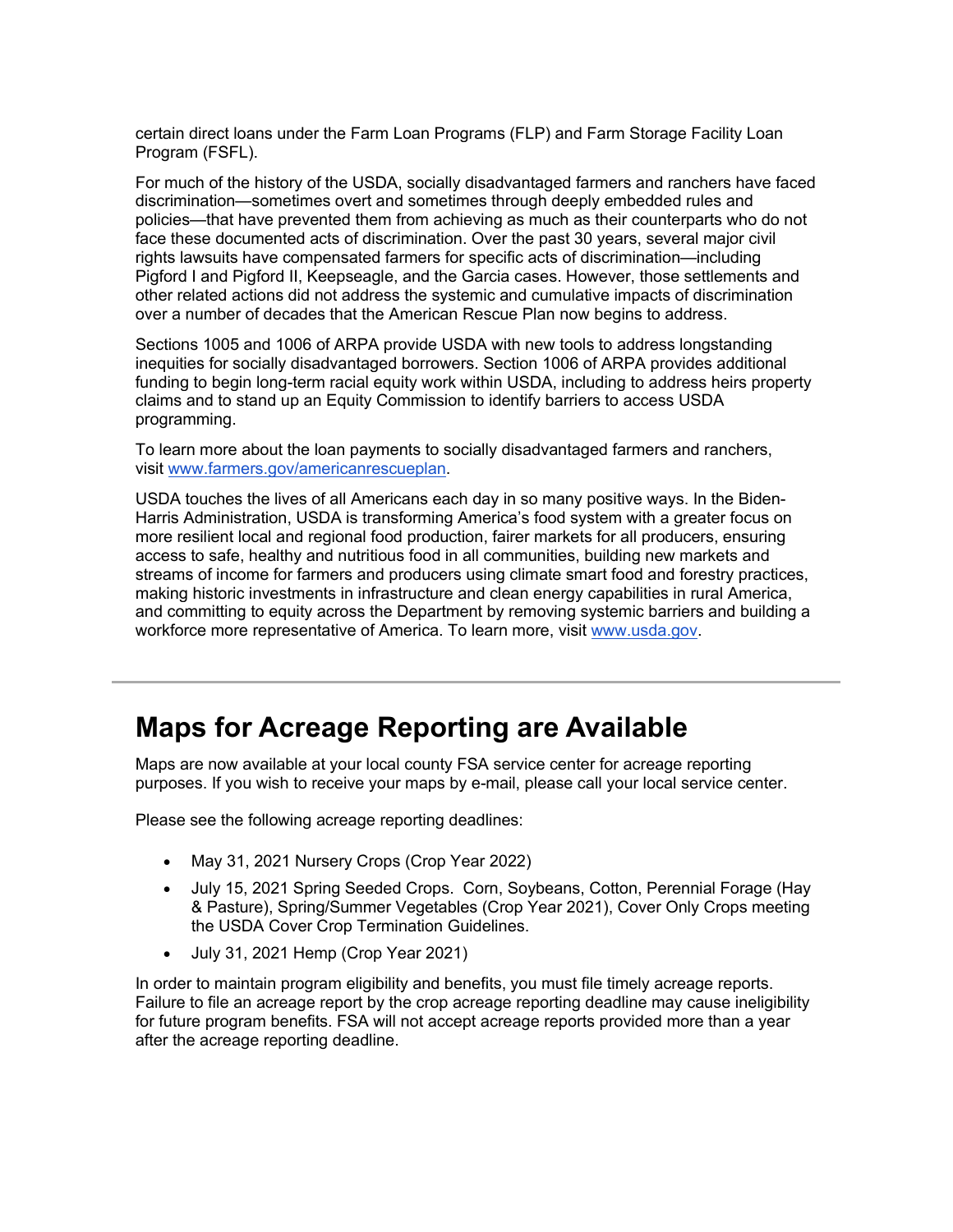# **Transitioning Expiring CRP Land to Beginning, Veteran or Underserved Farmers and Ranchers**



CRP contract holders are encouraged to transition their Conservation Reserve Program (CRP) acres to beginning, veteran or socially disadvantaged farmers or ranchers through the Transition Incentives Program (TIP). TIP provides annual rental payments to the landowner or operator for up to two additional years after the CRP contract expires.

CRP contract holders no longer need to be a retired or retiring owner or operator to transition their land. TIP participants must agree to sell, have a contract to sell, or agree to lease long term (at least five years) land enrolled in an expiring CRP contract to a beginning, veteran, or socially disadvantaged farmer or

rancher who is not a family member.

Beginning, veteran or social disadvantaged farmers and ranchers and CRP participants may enroll in TIP beginning two years before the expiration date of the CRP contract. The TIP application must be submitted prior to completing the lease or sale of the affected lands. New landowners or renters that return the land to production must use sustainable grazing or farming methods.

For more information, contact your local County USDA Service Center or visit [fsa.usda.gov.](https://gcc02.safelinks.protection.outlook.com/?data=04%7C01%7C%7Cb50ef31b838845298e4608d91ec5d8ee%7Ced5b36e701ee4ebc867ee03cfa0d4697%7C0%7C0%7C637574657356936069%7CUnknown%7CTWFpbGZsb3d8eyJWIjoiMC4wLjAwMDAiLCJQIjoiV2luMzIiLCJBTiI6Ik1haWwiLCJXVCI6Mn0%3D%7C1000&reserved=0&sdata=KXTPW%2FfDhmGf8BkBTHFTK9ylKd4LWjbT5868oZQ8DNw%3D&url=http%3A%2F%2Fwww.fsa.usda.gov%2F%3Futm_medium%3Demail%26utm_source%3Dgovdelivery&utm_medium=email&utm_source=govdelivery)

# **Reminders for FSA Direct and Guaranteed Borrowers with Real Estate Security**

Farm loan borrowers who have pledged real estate as security for their Farm Service Agency (FSA) direct or guaranteed loans are responsible for maintaining loan collateral. Borrowers must obtain prior consent or approval from FSA or the guaranteed lender for any transaction that affects real estate security. These transactions include, but are not limited to:

- Leases of any kind
- Easements of any kind
- **Subordinations**
- Partial releases
- **Sales**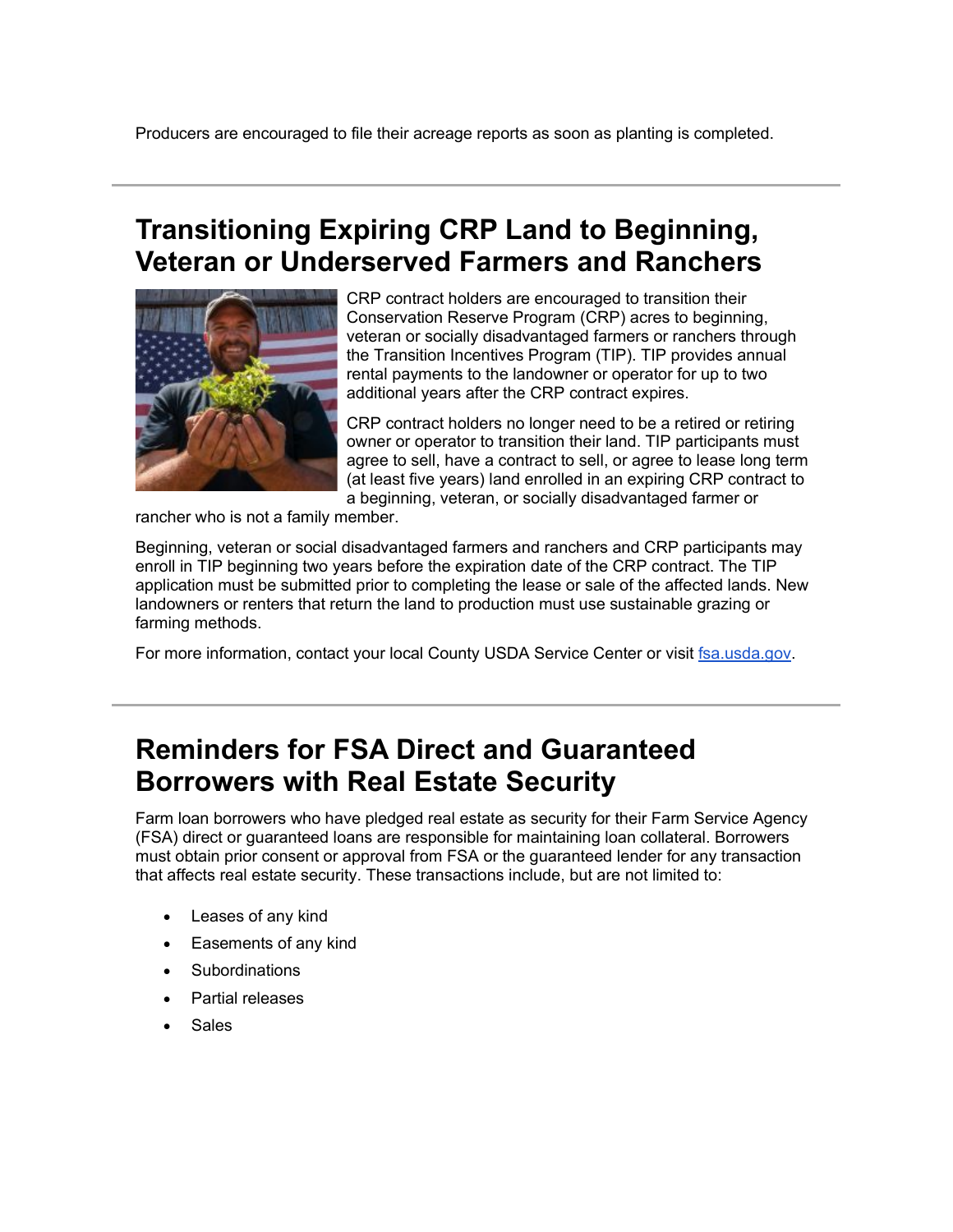Failure to meet or follow the requirements in the loan agreement, promissory note, and other security instruments could lead to nonmonetary default which could jeopardize your current and future loans.

It is critical that borrowers keep an open line of communication with their FSA loan staff or guaranteed lender when it comes to changes in their operation. For more information on borrower responsibilities, read [Your FSA Farm Loan Compass.](https://www.fsa.usda.gov/Assets/USDA-FSA-Public/usdafiles/Farm-Loan-Programs/pdfs/loan-servicing/farm_loan_compass_9-22-17.pdf?utm_medium=email&utm_source=govdelivery)

# **USDA Announces New Initiative to Quantify Climate Benefits of Conservation Reserve Program**

The U.S. Department of Agriculture (USDA) Farm Service Agency (FSA) today announced an initiative to quantify the climate benefits of Conservation Reserve Program (CRP) contracts. This multi-year effort will enable USDA to better target CRP toward climate outcomes and improve existing models and conservation planning tools while supporting USDA's goal of putting American agriculture and forestry at the center of climate-smart solutions to address climate change.

### **CRP Monitoring, Assessment and Evaluation Projects**

FSA has historically worked with partners to identify [Monitoring, Assessment and Evaluation](https://www.fsa.usda.gov/programs-and-services/economic-and-policy-analysis/natural-resources-analysis/mae-reports-and-articles/index?utm_medium=email&utm_source=govdelivery)  [\(MAE\)](https://www.fsa.usda.gov/programs-and-services/economic-and-policy-analysis/natural-resources-analysis/mae-reports-and-articles/index?utm_medium=email&utm_source=govdelivery) projects to quantify CRP environmental benefits to water quality and quantity, wildlife and rural economies. The agency will now invest \$10 million through this program to measure and monitor the soil carbon sequestration and other climate and environmental benefits of conservation practices over the life of CRP contracts.

This effort will allow USDA to better target climate outcomes through CRP while gaining critical data to calibrate, validate and further improve quantification methods within existing models and tools. One model of focus is the Daily Century Model, or DayCent, which simulates the movement of carbon and nitrogen through agricultural systems and informs the [National Greenhouse Gas Inventory.](https://www.epa.gov/ghgemissions/inventory-us-greenhouse-gas-emissions-and-sinks?utm_medium=email&utm_source=govdelivery) Data will also be used to strengthen the [COMET-](https://comet-farm.com/?utm_medium=email&utm_source=govdelivery)[Farm](https://comet-farm.com/?utm_medium=email&utm_source=govdelivery) and [COMET-Planner](http://comet-planner.com/?utm_medium=email&utm_source=govdelivery) tools, which enable producers to evaluate potential carbon sequestration and greenhouse gas emission reductions based on specific management scenarios.

### **Request for Proposals**

USDA is seeking proposals for projects to survey, sample and measure the climate benefits of land enrolled in the following CRP practice types over time:

- Predominately Perennial grass with legumes and shrubs, depending on the practice
- Tree
- Wetland, including both mineral and organic soils and both floodplain and nonfloodplain wetlands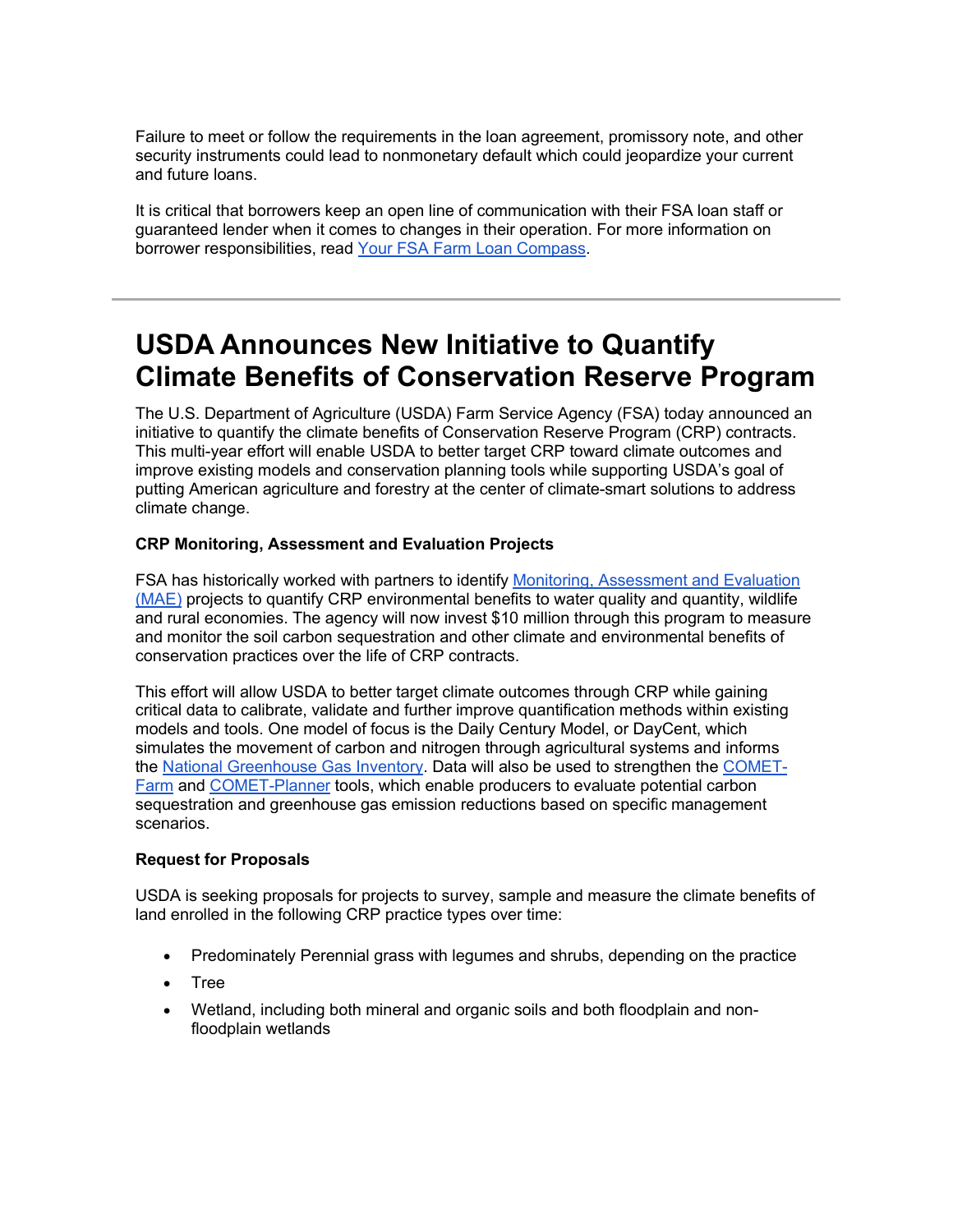A project can cover one or more of the above practice types and should be for a three- to fiveyear term, with the potential for renewal. Projects should be a minimum of \$1 million and not exceed \$9 million.

Applications are welcome from all types of organizations, including public, private and nonprofit institutions. Project proposals can be from a single entity or from a group of partners who coordinate efforts. Applications from or in partnership with Historically Black Colleges & Universities (HBCU), Tribal Colleges & Universities (TCU) and Hispanic-Serving Institutions (HSI) or organizations will be considered as part of the selection process.

The deadline for proposals is July 2, 2021. Visit the [request for proposals](https://www.fsa.usda.gov/Assets/USDA-FSA-Public/usdafiles/Conservation/PDF/crp-mae-climate-rfp.pdf?utm_medium=email&utm_source=govdelivery) for more information on requirements, project deliverables, evaluation criteria and how to submit your proposal. Visit [FSA's Monitoring, Assessment and Evaluation page](https://www.fsa.usda.gov/programs-and-services/economic-and-policy-analysis/natural-resources-analysis/mae-reports-and-articles/index?utm_medium=email&utm_source=govdelivery) for additional information on CRP MAEs.

#### **Conservation Reserve Program**

CRP is one of the world's largest voluntary conservation programs with an established track record of preserving topsoil, sequestering carbon, reducing nitrogen runoff and providing healthy habitat for wildlife.

In exchange for a yearly rental payment, agricultural producers enrolled in the program agree to remove environmentally sensitive land from production and plant species that will improve environmental health and quality. Land is enrolled in CRP for 10 to 15 years, with the option of re-enrollment. **FSA offers multiple CRP signups**, including the general signup and continuous signup – both currently open – as well as CRP Grasslands and pilot programs focused on soil health and clean water.

In April, [USDA announced updates to CRP](https://www.fsa.usda.gov/news-room/news-releases/2021/usda-expands-and-renews-conservation-reserve-program-in-effort-to-boost-enrollment-and-address-climate-change?utm_medium=email&utm_source=govdelivery) including higher payment rates, new incentives for environmental practices and a more targeted focus on the program's role in climate change mitigation. This included a new Climate-Smart Practice Incentive for CRP general and continuous signups that aims to increase carbon sequestration and reduce greenhouse gas emissions. Climate-Smart CRP practices include establishment of trees and permanent grasses, development of wildlife habitat and wetland restoration. [Download our "What's New"](https://www.fsa.usda.gov/Assets/USDA-FSA-Public/usdafiles/FactSheets/crp-whats-new-fact-sheet.pdf?utm_medium=email&utm_source=govdelivery)  [fact sheet](https://www.fsa.usda.gov/Assets/USDA-FSA-Public/usdafiles/FactSheets/crp-whats-new-fact-sheet.pdf?utm_medium=email&utm_source=govdelivery) to learn more about program updates.

Under the Biden-Harris Administration, USDA is engaged in a whole-of-government effort to combat the climate crisis and conserve and protect our nation's lands, biodiversity and natural resources including our soil, air and water. Through conservation practices and partnerships, USDA aims to enhance economic growth and create new streams of income for farmers, ranchers, producers and private foresters. Successfully meeting these challenges will require USDA and our agencies to pursue a coordinated approach alongside USDA stakeholders, including State, local and Tribal governments.

USDA touches the lives of all Americans each day in so many positive ways. In the Biden-Harris Administration, USDA is transforming America's food system with a greater focus on more resilient local and regional food production, fairer markets for all producers, ensuring access to healthy and nutritious food in all communities, building new markets and streams of income for farmers and producers using climate smart food and forestry practices, making historic investments in infrastructure and clean energy capabilities in rural America, and